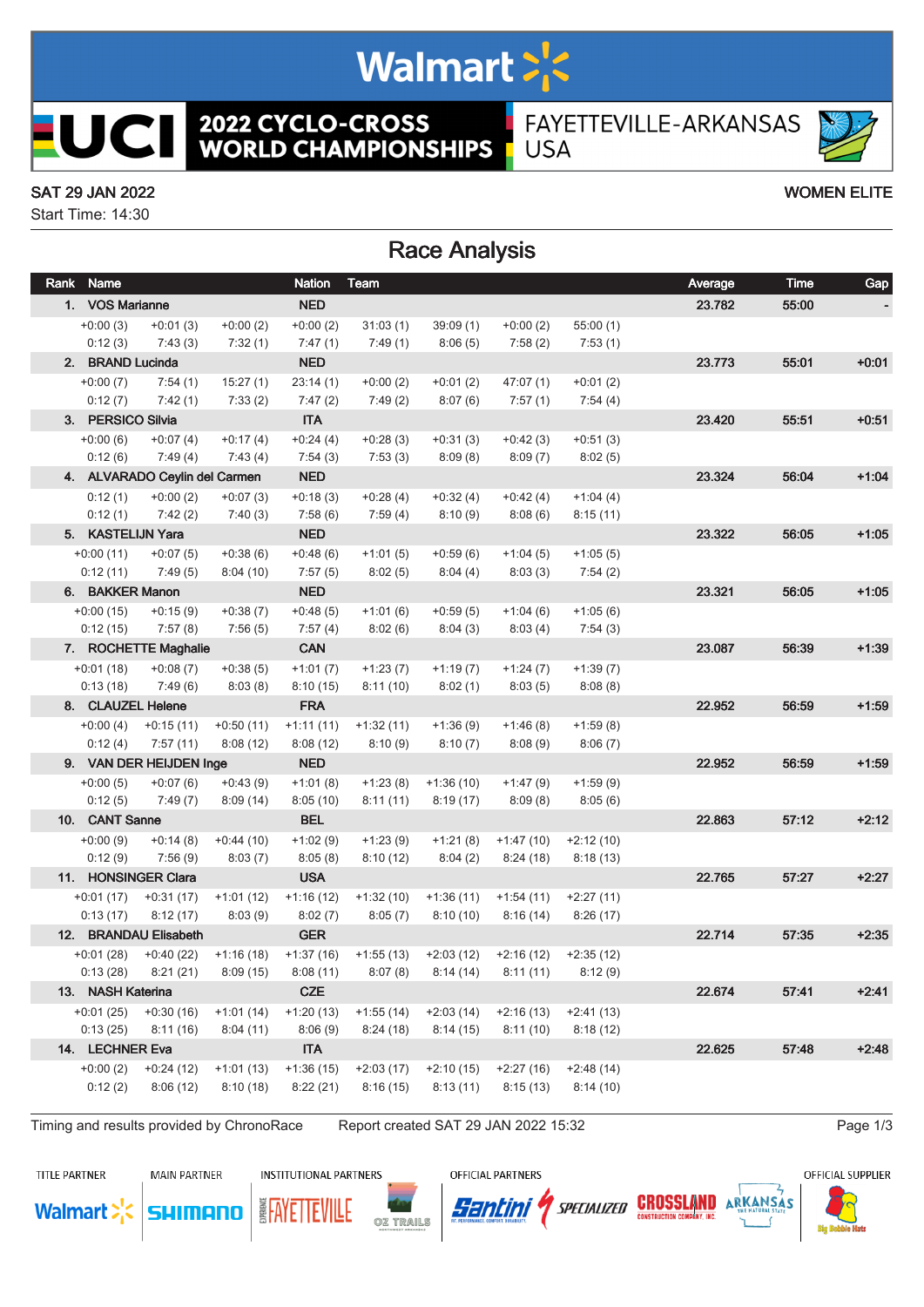# Walmart >'s

**2022 CYCLO-CROSS<br>WORLD CHAMPIONSHIPS** 

FAYETTEVILLE-ARKANSAS **USA** 

### SAT 29 JAN 2022 WOMEN ELITE

**UCII** 

Start Time: 14:30

# Race Analysis

|                       | Rank Name           |                           |             | <b>Nation</b> | Team                                    |             |             |             | Average | Time     | Gap     |
|-----------------------|---------------------|---------------------------|-------------|---------------|-----------------------------------------|-------------|-------------|-------------|---------|----------|---------|
|                       | 15. NUSS Raylyn     |                           |             | <b>USA</b>    |                                         |             |             |             | 22.604  | 57:51    | $+2:51$ |
|                       | $+0:01(23)$         | $+0.39(19)$               | $+1:16(20)$ | $+1:39(18)$   | $+2:03(16)$                             | $+2:10(17)$ | $+2:26(15)$ | $+2:51(15)$ |         |          |         |
|                       | 0:13(23)            | 8:20(19)                  | 8:10(17)    | 8:10(13)      | 8:13(13)                                | 8:13(12)    | 8:14(12)    | 8:18(14)    |         |          |         |
|                       | 16. CLAUZEL Perrine |                           |             | <b>FRA</b>    |                                         |             |             |             | 22.580  | 57:55    | $+2:55$ |
|                       | $+0:00(13)$         | $+0:27(13)$               | $+1:02(15)$ | $+1:29(14)$   | $+1:55(15)$                             | $+2:03(13)$ | $+2:25(14)$ | $+2:55(16)$ |         |          |         |
|                       | 0:12(13)            | 8:09(14)                  | 8:08(13)    | 8:14(16)      | 8:15(14)                                | 8:14(13)    | 8:20(16)    | 8:23(15)    |         |          |         |
|                       | 17. VAS Kata Blanka |                           |             | <b>HUN</b>    |                                         |             |             |             | 22.506  | 58:07    | $+3:07$ |
|                       | $+0:00(8)$          | $+0:15(10)$               | $+0:42(8)$  | $+1:11(10)$   | $+1:51(12)$                             | $+2:10(16)$ | $+2:37(17)$ | $+3:07(17)$ |         |          |         |
|                       | 0:12(8)             | 7:57 (10)                 | 8:00(6)     | 8:16(17)      | 8:29(21)                                | 8:25(19)    | 8:25(19)    | 8:23(16)    |         |          |         |
|                       | 18. FRANCK Alicia   |                           |             | <b>BEL</b>    |                                         |             |             |             | 22.440  | 58:17    | $+3:17$ |
|                       |                     | $+0.00(10)$ $+0.37(18)$   | $+1:16(19)$ | $+1:39(19)$   | $+2:07(18)$                             | $+2:18(18)$ | $+2:37(18)$ | $+3:17(18)$ |         |          |         |
|                       | 0:12(10)            | 8:19(18)                  | 8:12(20)    | 8:10(14)      | 8:17(16)                                | 8:17(16)    | 8:17(15)    | 8:33(22)    |         |          |         |
|                       | 19. MORICHON Anais  |                           |             | <b>FRA</b>    |                                         |             |             |             | 22.304  | 58:38    | $+3:38$ |
|                       | $+0:00(14)$         | $+0:27(14)$               | $+1:05(16)$ | $+1:38(17)$   | $+2:07(19)$                             | $+2:27(19)$ | $+3:02(19)$ | $+3:38(19)$ |         |          |         |
|                       | 0:12(14)            | 8:09(15)                  | 8:11(19)    | 8:20(20)      | 8:18(17)                                | 8:26(20)    | 8:33(21)    | 8:29(18)    |         |          |         |
|                       |                     | 20. GONZALEZ BLANCO Lucia |             | <b>ESP</b>    |                                         |             |             |             | 22.157  | 59:01    | $+4:01$ |
|                       | $+0.00(16)$         | $+0:47(26)$               | $+1:31(22)$ | $+2:02(22)$   | $+2:41(21)$                             | $+2:59(21)$ | $+3:22(20)$ | $+4:01(20)$ |         |          |         |
|                       | 0:12(16)            | 8:29(26)                  | 8:17(22)    | 8:18(18)      | 8:28(20)                                | 8:24(18)    | 8:21(17)    | 8:32(21)    |         |          |         |
|                       |                     | 21. ARENSMAN Hannah       |             | <b>USA</b>    |                                         |             |             |             | 22.051  | 59:19    | $+4:19$ |
|                       | $+0:01(21)$         | $+0:39(20)$               | $+1:16(21)$ | $+1:48(20)$   | $+2:27(20)$                             | $+2:53(20)$ | $+3:33(21)$ | $+4:19(21)$ |         |          |         |
|                       | 0:13(21)            | 8:20(20)                  | 8:10(16)    | 8:19(19)      | 8:28(19)                                | 8:32(21)    | 8:38(22)    | 8:39(23)    |         |          |         |
|                       | 22. MANI Caroline   |                           |             | <b>FRA</b>    |                                         |             |             |             | 21.748  | 1:00:08  | $+5:08$ |
|                       | $+0:01(24)$         | $+0.47(25)$               | $+1:38(24)$ | $+2:24(23)$   | $+3:15(23)$                             | $+3:48(24)$ | +4:22 (22)  | $+5:08(22)$ |         |          |         |
|                       | 0:13(24)            | 8:28(25)                  | 8:24(23)    | 8:33(23)      | 8:40(22)                                | 8:39(25)    | 8:32(20)    | 8:39(24)    |         |          |         |
|                       | 23. WEST Ruby       |                           |             | <b>CAN</b>    |                                         |             |             |             | 21.681  | 1:00:19  | $+5:19$ |
|                       | $+0:01(26)$         | $+0:27(15)$               | $+1:12(17)$ | $+1:49(21)$   | $+2:46(22)$                             | $+3:25(22)$ | $+4:23(23)$ | $+5:19(23)$ |         |          |         |
|                       | 0:13(26)            | 8:08(13)                  | 8:18(21)    | 8:24(22)      | 8:46(26)                                | 8:45(26)    | 8:56(27)    | 8:49(26)    |         |          |         |
|                       | 24. MCGILL Sidney   |                           |             | <b>CAN</b>    |                                         |             |             |             | 21.640  | 1:00:26  | $+5.26$ |
|                       | $+0:00(12)$         | $+0.39(21)$               | $+1:37(23)$ | $+2:24(24)$   | $+3:16(24)$                             | $+3:47(23)$ | $+4:35(24)$ | $+5:26(24)$ |         |          |         |
|                       | 0:12(12)            | 8:21(22)                  | 8:31(24)    | 8:34(24)      | 8:41(23)                                | 8:37(24)    | 8:46(23)    | 8:44(25)    |         |          |         |
|                       | 25. MEGALE Anna     |                           |             | <b>USA</b>    |                                         |             |             |             | 21.552  | 1:00:41  | $+5.41$ |
|                       | $+0:01(22)$         | $+0.46(24)$               | $+1:48(25)$ | $+2:47(26)$   | $+3:40(25)$                             | $+4:10(25)$ | +5:05 (26)  | $+5:41(25)$ |         |          |         |
|                       | 0:13(22)            | 8:27(24)                  | 8:35(25)    | 8:46(27)      | 8:42(24)                                | 8:36(23)    | 8:53(26)    | 8:29(19)    |         |          |         |
|                       |                     | 26. BERNSTEIN Caitlin     |             | <b>USA</b>    |                                         |             |             |             | 21.552  | 1:00:41  | $+5.41$ |
|                       |                     | $+0.01(20)$ $+0.46(23)$   | $+1:49(26)$ | $+2:47(25)$   | $+3:40(26)$                             | +4:10 (26)  | $+5:05(25)$ | $+5:41(26)$ |         |          |         |
|                       |                     | $0:13(20)$ $8:27(23)$     | 8:36(26)    | 8:45(25)      | 8:42 (25) 8:36 (22) 8:53 (25) 8:29 (20) |             |             |             |         |          |         |
|                       | 27. ZAVETA Erica    |                           | <b>USA</b>  |               |                                         |             |             | 21.179      | 1:01:45 | $+6:45$  |         |
|                       | $+0:01(19)$         | $+0.50(27)$               | $+2:04(27)$ | $+3:07(27)$   | $+4:06(27)$                             | $+4:52(27)$ | $+5:46(27)$ | $+6:45(27)$ |         |          |         |
|                       | 0:13(19)            | 8:31(27)                  | 8:47(28)    | 8:50(28)      | 8:48 (27)                               | 8:52(27)    | 8:52(24)    | 8:52(27)    |         |          |         |
| 28. FAHRINGER Rebecca |                     |                           |             | <b>USA</b>    |                                         |             |             |             | 21.043  | $-1$ LAP |         |
|                       | $+0:02(30)$         | $+1:03(28)$               | $+2:16(28)$ | $+3:14(28)$   | $+4:25(28)$                             | $+5:19(28)$ |             |             |         |          |         |
|                       | 0:14(30)            | 8:43(28)                  | 8:46(27)    | 8:45(26)      | 9:00(28)                                | 9:00(28)    |             |             |         |          |         |
|                       |                     |                           |             |               |                                         |             |             |             |         |          |         |

Timing and results provided by ChronoRace Report created SAT 29 JAN 2022 15:32 Page 2/3

**TITLE PARTNER** 

**Walmart** 

**MAIN PARTNER** 

SHIMANO

**INSTITUTIONAL PARTNERS** 

OZ TRAILS

**EAYETTEVILLE** 

OFFICIAL PARTNERS

Santini